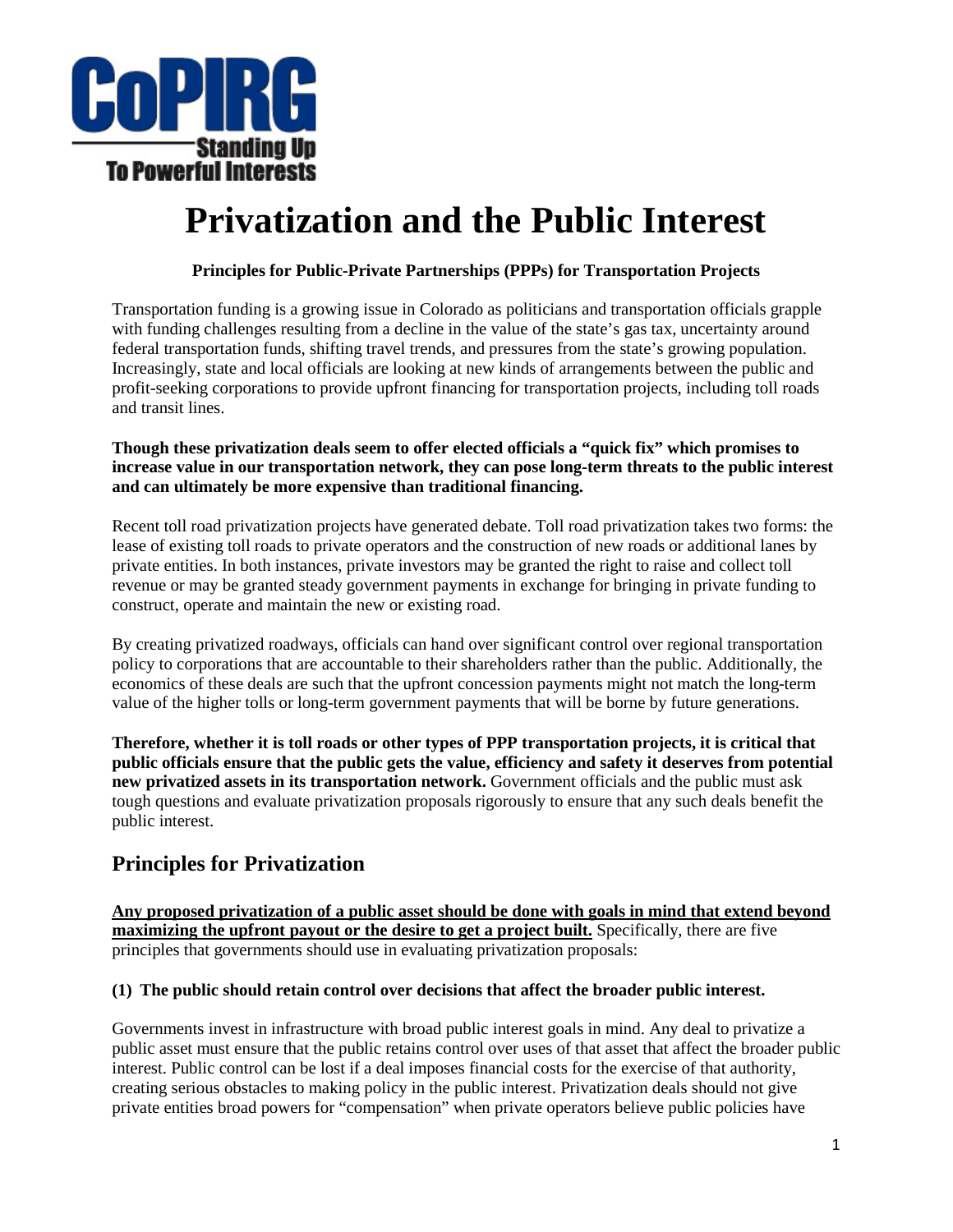infringed on their revenues. For example, private toll road deals have sometimes prohibited states and cities from constructing or improving other nearby roadways, adding commuter rail along the highway, or have required lower speed limits at nearby competing free roads. Deals to privatize city parking meters have sometimes forced cities to pay steep compensation when other buildings have been allowed to offer parking services, or when street festivals, street repairs, or too many disability parking permits have threatened to reduce private meter revenue. In addition, PPPs must be held to high standards for safety and upkeep to ensure profits are not pitted against the public interest.

#### **(2) The public must receive fair value so future revenues are not sold off at a discount.**

Public officials—particularly during times of budgetary stress—face extreme pressure to meet their budgets without raising taxes or cutting services. Long-term public-private partnership deals can provide a quick fix, delivering an immediate infusion of funds or construction of a new asset, while deferring the consequences until well after current public officials leave office. That is why it is critical that there be close scrutiny of the terms of privatization deals to ensure that the public gets fair value for the asset and any user or contracting fees that a private operator may be allowed to collect. Independent, third-party valuation of the asset must compare the value for the asset on the open market with the value of keeping the asset in public hands with the same fees or revenue opportunities that the deal would grant to the private entity. It is also important that privatization be compared with other options—including the status quo and monetization of future revenue without a transfer of ownership—so that decision-makers can choose among several viable options for achieving their goals.

#### **(3) Any deal lasting longer than 30 years must be approached with additional caution due to uncertainty over future conditions and because the risks of a bad deal grow exponentially over time. Special protections must accompany such long-term deals.**

Multi-generational time frames—such as 50, 75 or 99 years—are common in privatization agreements because they allow private companies buying or leasing public assets to gain preferential tax treatment and cash in on long-term revenue streams. However, these terms can bind future generations to the consequences of decisions made by today's political leaders in unintended ways. We don't know how future driverless cars or new technology for embedded road sensors, for instance, will change best practice for managing toll highways. Deals will inevitably fail to anticipate future technologies and other challenges. The public should be able to change the terms of long term deals without undue financial penalty – including the ability to end a public private partnership before the end date if the public desires. Deals exceeding a few decades should give the public opportunities at regular intervals to exit a deal while compensating costs. In the latter years of an asset privatization deal, private operators will have a diminishing motivation to invest in an asset. Longer-term deals should therefore include strong provisions such as escrow accounts to ensure that private operators continue to prioritize ongoing modernization, upkeep and repair of an asset even though those investments will make less and less sense to their bottom line.

#### **(4) There must be complete transparency to ensure proper public vetting of privatization proposals.**

The process of privatizing an existing public asset or agreeing to build a new privatized asset must take place in the open from beginning to end. The public should be aware of every step that is taken in pursuing a privatization proposal—from the initial hiring of consultants to the solicitation of proposals to the selection of a winning bidder. The selection of vendors should take place according to a jurisdiction's open bidding laws, and there should be a strong presumption that all information gained during the process be made public. Legitimately proprietary information such as traffic analysis studies may be restricted for a few years from general public disclosure, but some public entity rather than the companies